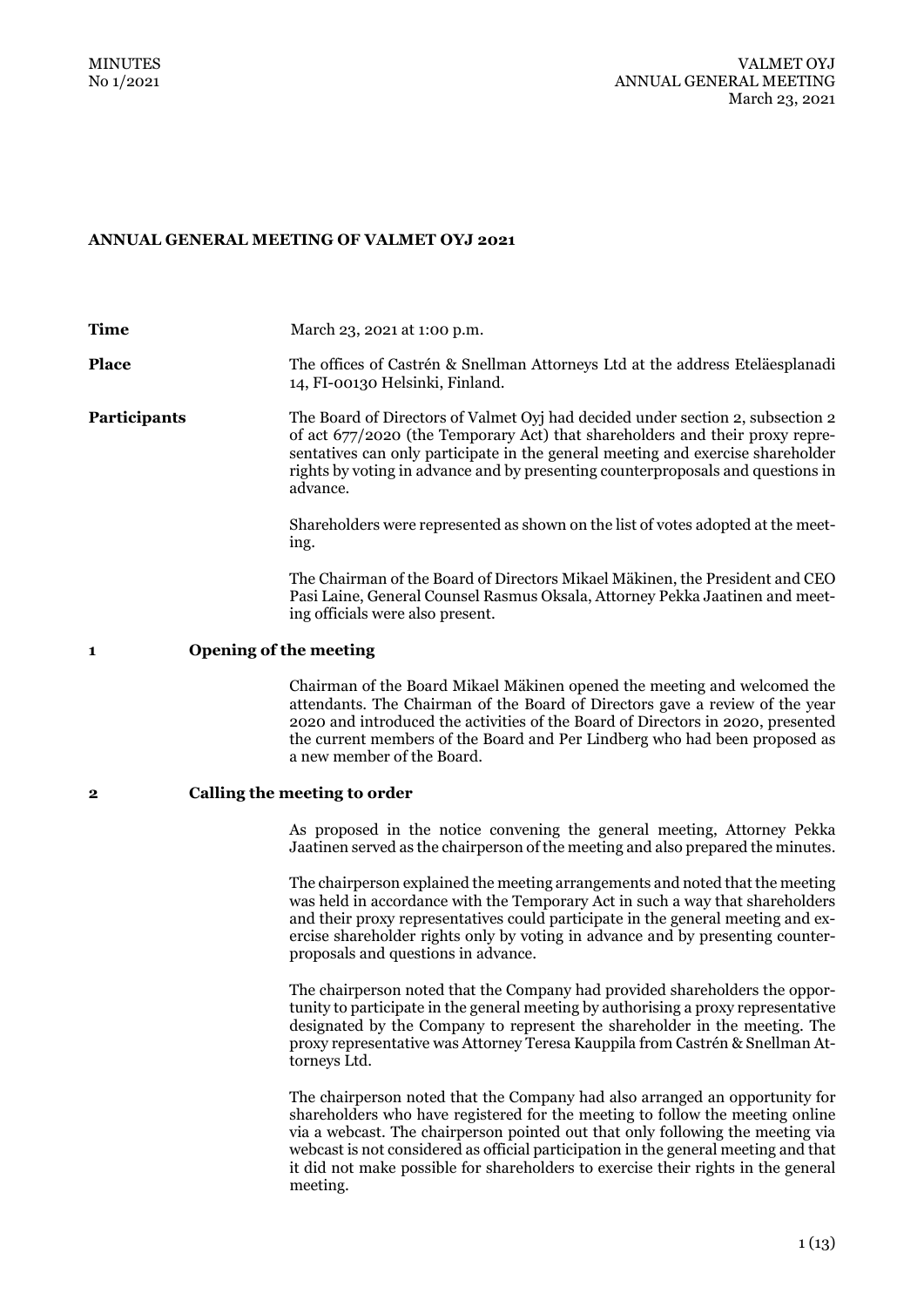The chairperson further stated that the proposed resolutions were included in the notice convening the general meeting. In accordance with the Temporary Act, shareholders had been provided the opportunity to make counterproposals and ask questions pursuant to chapter 5, section 25 of the Companies Act in advance. No counterproposals or questions had been received by the deadlines given in the notice convening the general meeting.

The chairperson also noted that since shareholders and their proxy representatives were only able to vote in advance, voting had been carried out on all of the resolution items on the agenda. In accordance with the Temporary Act, it had been possible to oppose the proposals in every item without making a counterproposal. A shareholder could also withhold from voting on one or more items, in which case said shareholder's shares were deemed to not be represented under that agenda item. Therefore, the number of shares represented under each agenda item can vary.

Summaries of the results of voting were attached to the minutes under each resolution item of the agenda.

### **3 Election of the person to scrutinise the minutes and to verify the counting of votes**

As proposed in the notice to the general meeting, General Counsel Rasmus Oksala served as the person to scrutinise the minutes and verify the counting of votes.

### **4 Recording the legality of the meeting**

It was noted that, in accordance with section 8 of the articles of association, the notice convening the general meeting must be delivered as follows:

> *'The notice convening a General Meeting of shareholders must be delivered to the shareholders by publishing the notice on the Company's website or in one or more widely circulated daily newspapers designated by the Board of Directors or otherwise in a verifiable manner no more than three (3) months and no less than three (3) weeks prior to the General Meeting of shareholders, however, in any case, at least nine (9) days prior to the record date of the General Meeting of shareholders referred to in Chapter 4, Section 2, Subsection 2 of the Finnish Companies Act.'*

It was noted that in accordance with section 8 of the articles of association, the notice convening the meeting had to be published no earlier than December 23, 2020 and no later than March 2, 2021.

It was noted that, in accordance with the decision of the Board of Directors, the notice convening the meeting had been published on the Company's website on March 2, 2021 from which date the notice had been available on the Company's website. The notice convening the meeting had also been released as a stock exchange release on the same date (Appendix 1). In addition, an announcement of the publication of the notice convening the meeting had been published in Kauppalehti newspaper on March 3, 2021 (Appendix 2).

It was noted that the proposed resolutions had been available as of March 2, 2021 and the financial statement documentation as of February 23, 2021 on the Company's website, and thus, the documents had been available for at least three weeks prior to the Annual General Meeting as required by the Companies Act.

It was noted that the meeting had been convened in accordance with the Companies Act, the articles of association and the Temporary Act.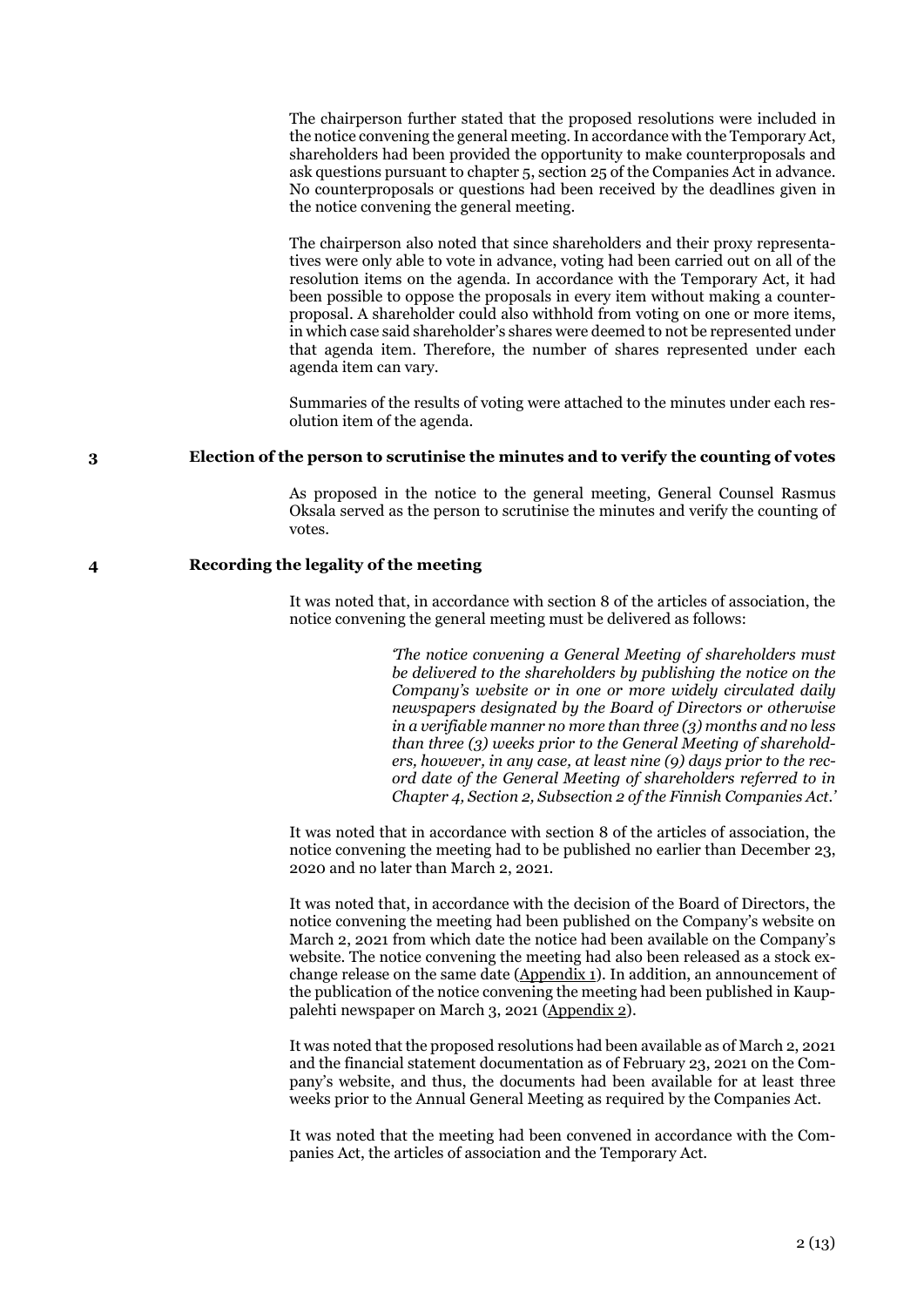It was noted that the meeting was legal.

#### **5 Recording the attendance at the meeting and adoption of the list of votes**

The list provided by Euroclear Finland Oy of shareholders who had voted in advance during the advance voting period either in person or through a proxy and who had the right to participate in the general meeting in accordance with chapter 5, sections 6 and 6 a of the Companies Act was presented.

It was recorded that a total of 871 shareholders representing 89,257,102 shares and an equal number of votes had participated in advance voting.

It was recorded that on the record date of the general meeting, the Company held 391,268 treasury shares, which the Companies Act prohibits from being used in the general meeting.

The list of participants and the list of votes represented at the meeting were attached to the minutes (Appendix 3).

It was noted that in addition to the chairperson of the meeting and the person to scrutinise the minutes and to verify the counting of votes, those present at the meeting included the Chairman of the Board of Directors Mikael Mäkinen and the President and CEO Pasi Laine as well as technical personnel.

### **6 Presentation of the financial statements, the consolidated financial statements, the report of the Board of Directors and the Auditor's report for the year 2020**

It was noted that the Company's financial statements documentation for the year 2020 had been published as a stock exchange release on February 23, 2021 and had been available on the Company's website as of the publication date.

The Company's President and CEO Pasi Laine presented his review (Appendix 4) and presented main points of the financial statements.

The chairperson noted that the Auditor's report included an unqualified Auditor's opinion and that the Auditor's report did not contain any remarks.

The financial statements were attached to the minutes (Appendix 5).

It was noted that as participation in the general meeting took place in advance, the financial statements, the consolidated financial statements, the report of the Board of Directors, and the Auditor's report for the year 2020 had been presented to the general meeting.

## **7 Adoption of the financial statements and the consolidated financial statements**

It was recorded that 89,257,090 shares and votes, corresponding to 59.56% of all of the shares and votes in the Company, participated in the voting. A total of 88,933,907 votes were cast to support the adoption of the financial statements, corresponding to 100% of the votes cast. No votes were cast against the adoption of the financial statements. The number of shares that cast no votes, i.e. abstained, was 323,183.

The result of voting was attached to the minutes (Appendix 6).

Based on the result of voting, the general meeting resolved to adopt the financial statements and the consolidated financial statements for 2020.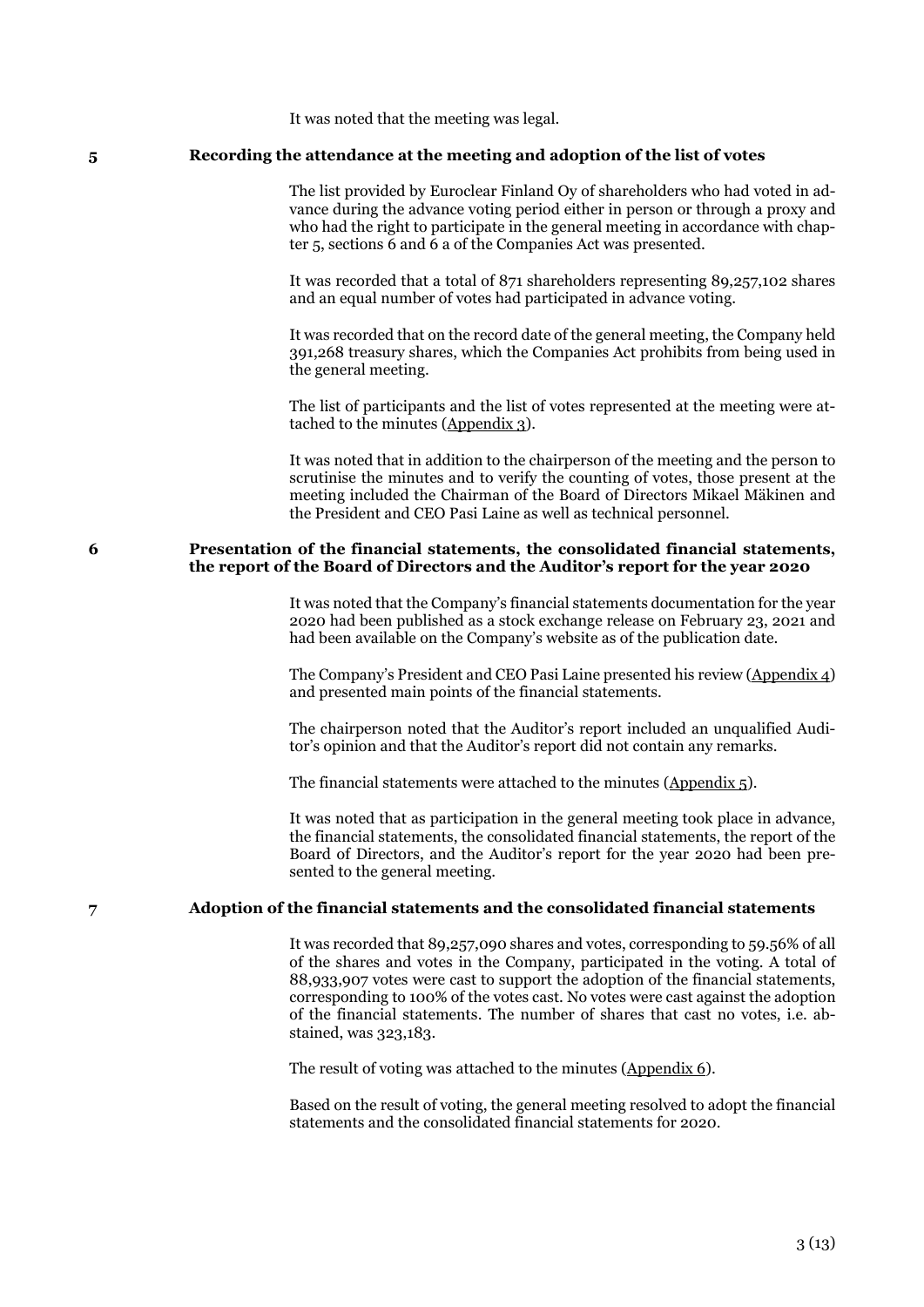### **8 Resolution on the use of the profit shown on the balance sheet and the payment of dividends**

It was noted that the Company's distributable equity as at December 31, 2020 totalled EUR 1,225,703,224.57, of which the net profit for the year 2020 was EUR 186,455,188.79.

It was noted that the Board of Directors had proposed to the Annual General Meeting that a dividend of EUR 0.90 per share be paid based on the balance sheet to be adopted for the financial year which ended December 31, 2020 and the remaining part of profit be retained and carried further in the Company's unrestricted equity.

According to the proposal, the dividend would be paid to shareholders who on the dividend record date March 25, 2021 are registered in the Company's shareholders' register held by Euroclear Finland Oy. The dividend shall be paid on April 7, 2021.

It was recorded that 89,257,102 shares and votes, corresponding to 59.56% of all of the shares and votes in the Company, participated in the voting. A total of 89,219,092 votes were cast to support the proposal of the Board of Directors, corresponding to 99.96% of the votes cast, and a total of 38,010 votes were cast against the proposal of the Board of Directors, corresponding to 0.04% of the votes cast. The number of shares that cast no votes, i.e. abstained, was 0.

The result of voting was attached to the minutes (Appendix 7).

Based on the result of voting, the general meeting resolved that a dividend of EUR 0.90 per share will be paid based on the balance sheet adopted for the financial year which ended December 31, 2020 and the remaining part of profit will be retained and carried further in the Company's unrestricted equity. The dividend would be paid to shareholders who on the dividend record date March 25, 2021 are registered in the Company's shareholders' register held by Euroclear Finland Oy. The dividend shall be paid on April 7, 2021.

## **9 Resolution on the discharge of the members of the Board of Directors and the President and CEO from liability**

It was noted that the discharge from liability for the financial year 2020 concerns the following persons:

- Mikael Mäkinen,
- Aaro Cantell,
- Pekka Kemppainen,
- Monika Maurer,
- Eriikka Söderström,
- Tarja Tyni,
- Rogério Ziviani and
- Pasi Laine.

It was recorded that 89,075,552 shares and votes, corresponding to 59.44% of all of the shares and votes in the Company, participated in the voting. A total of 87,991,538 votes were cast to support granting discharge from liability, corresponding to 99.16% of the votes cast, and a total of 743,231 votes were cast against granting discharge from liability, corresponding to 0.84% of the votes cast. The number of shares that cast no votes, i.e. abstained, was 340,783.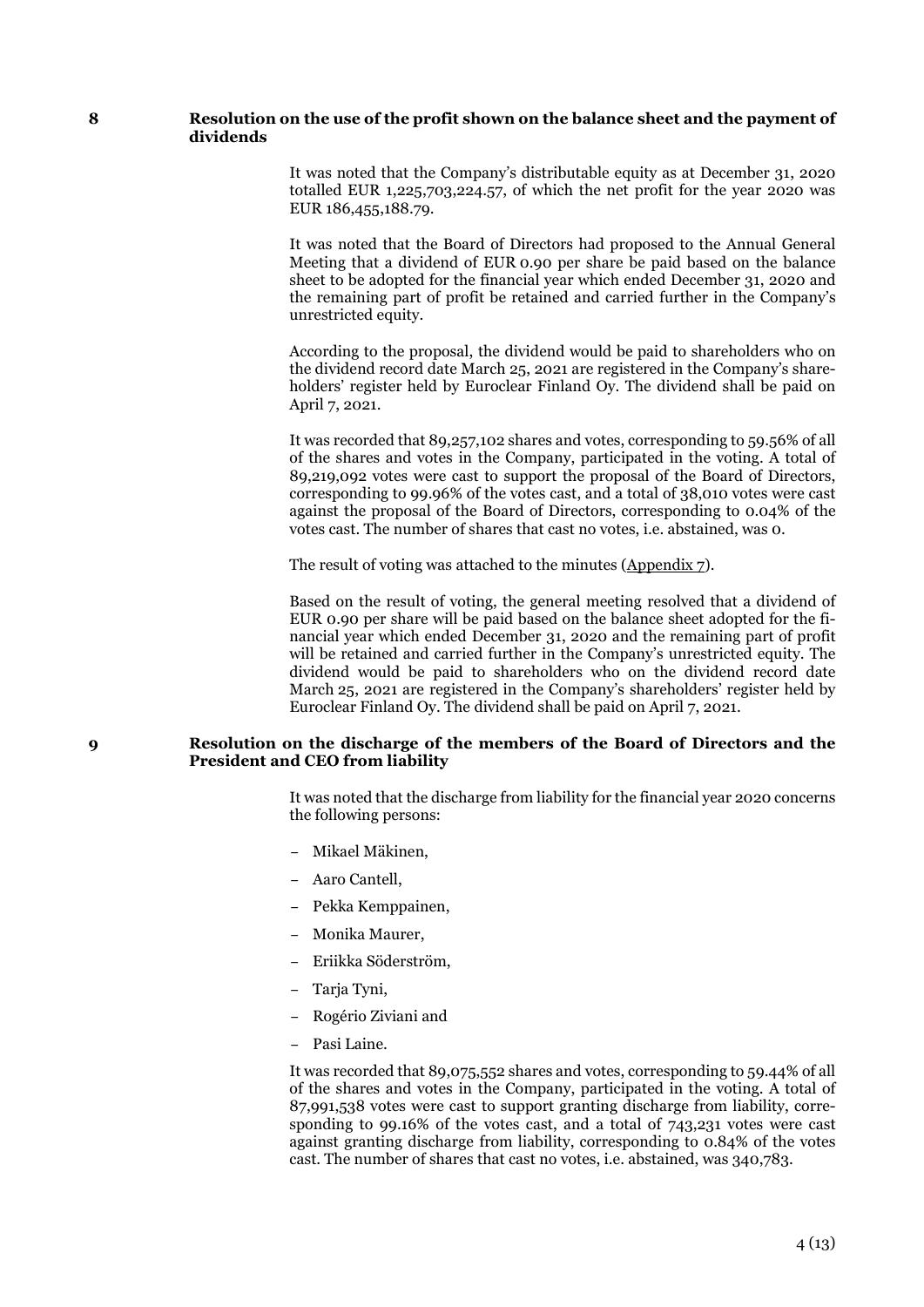It was recorded that those members of the Board of Directors and the President and CEO who participated in the advance voting were not entitled to participate in the voting under this agenda item with the shares directly held by them.

The result of voting was attached to the minutes (Appendix 8).

Based on the result of voting, the general meeting decided to grant discharge from liability to the Board members and the President and CEO for the financial year 2020.

#### **10 Presentation of the remuneration report for governing bodies**

It was noted that as participation in the general meeting took place in advance, the Company's remuneration report for governing bodies, which had been published on February 23, 2021 as a stock exchange release and which had been available on the Company's website as of the publication date, had been presented to the general meeting for advisory approval.

The remuneration report for governing bodies was attached to the minutes (Appendix 9).

It was recorded that 89,256,997 shares and votes, corresponding to 59.56% of all of the shares and votes in the Company, participated in the voting. A total of 43,900,855 votes were cast to support the approval of the remuneration report for governing bodies, corresponding to 49.19% of the votes cast, and a total of 45,353,942 votes were cast against the approval of the remuneration report for governing bodies, corresponding to 50.81% of the votes cast. The number of shares that cast no votes, i.e. abstained, was 2,200.

The result of voting was attached to the minutes (Appendix 10).

Based on the result of voting, the general meeting resolved to reject the presented remuneration report for governing bodies. The resolution was advisory.

It was recorded that the Company has notified that it will further analyse the voting recommendations and voting results in order to ensure that the remuneration report will better meet the shareholders' expectations.

## **11 Resolution on remuneration of the members of the Board of Directors**

It was noted that Valmet Oyj's Nomination Board had proposed to the Annual General Meeting that the annual remuneration payable to the members of the Board of Directors to be elected at the Annual General Meeting for the term until the close of the Annual General Meeting in 2022 be increased as follows:

- EUR 118,000 for the Chairman of the Board (2020: EUR 115,000),
- EUR 70,000 for the Vice-Chairman of the Board (2020: EUR 67,500) and
- EUR 56,000 for a Board member (2020: EUR 54,000).

Furthermore, the Nomination Board had proposed that a base fee of EUR 7,000 shall be paid for each member of the Audit Committee, EUR 14,000 for the Chairman of the Audit Committee, EUR 4,000 for each member of the Remuneration and HR Committee, and EUR 6,000 for the Chairman of the Remuneration and HR Committee.

In addition, the Nomination Board had proposed that a meeting fee in the amount of EUR 750 (2020: EUR 700) shall be paid for those members whose place of residence is in the Nordic countries, EUR 1,500 (2020: EUR 1,400) for those members whose place of residence is elsewhere in Europe and EUR 3,000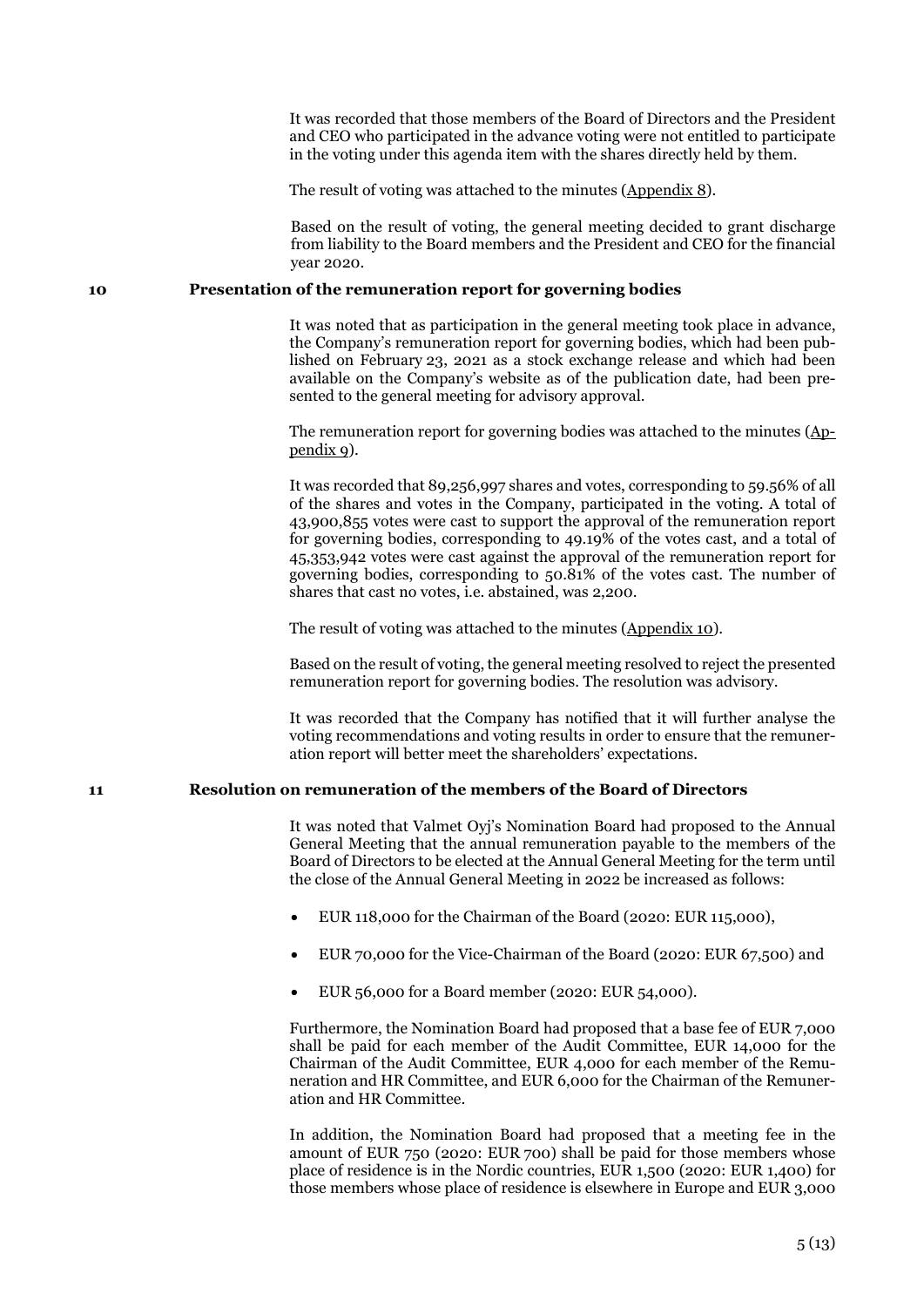(2020: EUR 2,800) for those members whose place of residence is outside of Europe for the Board meetings attended, including the meetings of the committees of the Board of Directors.

For meetings in which a Board member participates via remote connection, including the meetings of the committees of the Board of Directors, the Nomination Board proposes that a meeting fee of EUR 750 shall be paid to Board members. Furthermore, the Nomination Board proposes that a meeting fee of EUR 1,500 shall be paid to Board members for a Board travel meeting.

The Nomination Board had proposed to the Annual General Meeting that as a condition for the annual remuneration, the members of the Board of Directors are obliged directly based on the Annual General Meeting's decision to use 40 percent of the fixed annual remuneration for purchasing Valmet Oyj shares at a price formed on a regulated market on the main list of Nasdaq Helsinki stock exchange, and that the purchase will be carried out within two weeks from the publication of the Interim Review for the period January 1 to March 31, 2021.

It was recorded that 89,257,032 shares and votes, corresponding to 59.56% of all of the shares and votes in the Company, participated in the voting. A total of 88,814,624 votes were cast to support the Shareholders' Nomination Board's proposal, corresponding to 99.51% of all of the votes cast, and 440,196 votes were cast against the proposal, corresponding to 0.49% of the votes cast. The number of shares that cast no votes, i.e. abstained, was 2,212.

The result of voting was attached to the minutes (Appendix 11).

Based on the result of voting, the general meeting resolved to confirm the annual and meeting fees of the members of the Board of Directors in accordance with the Shareholders' Nomination Board's proposal.

## **12 Resolution on the number of members of the Board of Directors**

It was noted that pursuant to section 4 of the articles of association, the Company's Board of Directors shall comprise no less than five (5) and no more than eight (8) members. The general meeting of shareholders elects the Chairman, the Vice-Chairman and other members of the Board of Directors.

It was noted that the Board of Directors had seven (7) members: a Chairman, a Vice-Chairman and five (5) other members.

It was noted that the Nomination Board of Valmet Oyj had proposed that the number of members of the Board of Directors be confirmed as eight (8) for the term expiring at the close of the Annual General Meeting 2022.

It was recorded that 89,257,032 shares and votes, corresponding to 59.56% of all of the shares and votes in the Company, participated in the voting. A total of 89,255,032 votes were cast to support the Shareholders' Nomination Board's proposal, corresponding to 100% of the votes cast. No votes were cast against the Shareholders' Nomination Board's proposal. The number of shares that cast no votes, i.e. abstained, was 2,000.

The result of voting was attached to the minutes (Appendix 12).

Based on the result of voting, the general meeting resolved to confirm in accordance with the Shareholders' Nomination Board's proposal that the number of members of the Board of Directors will be eight (8).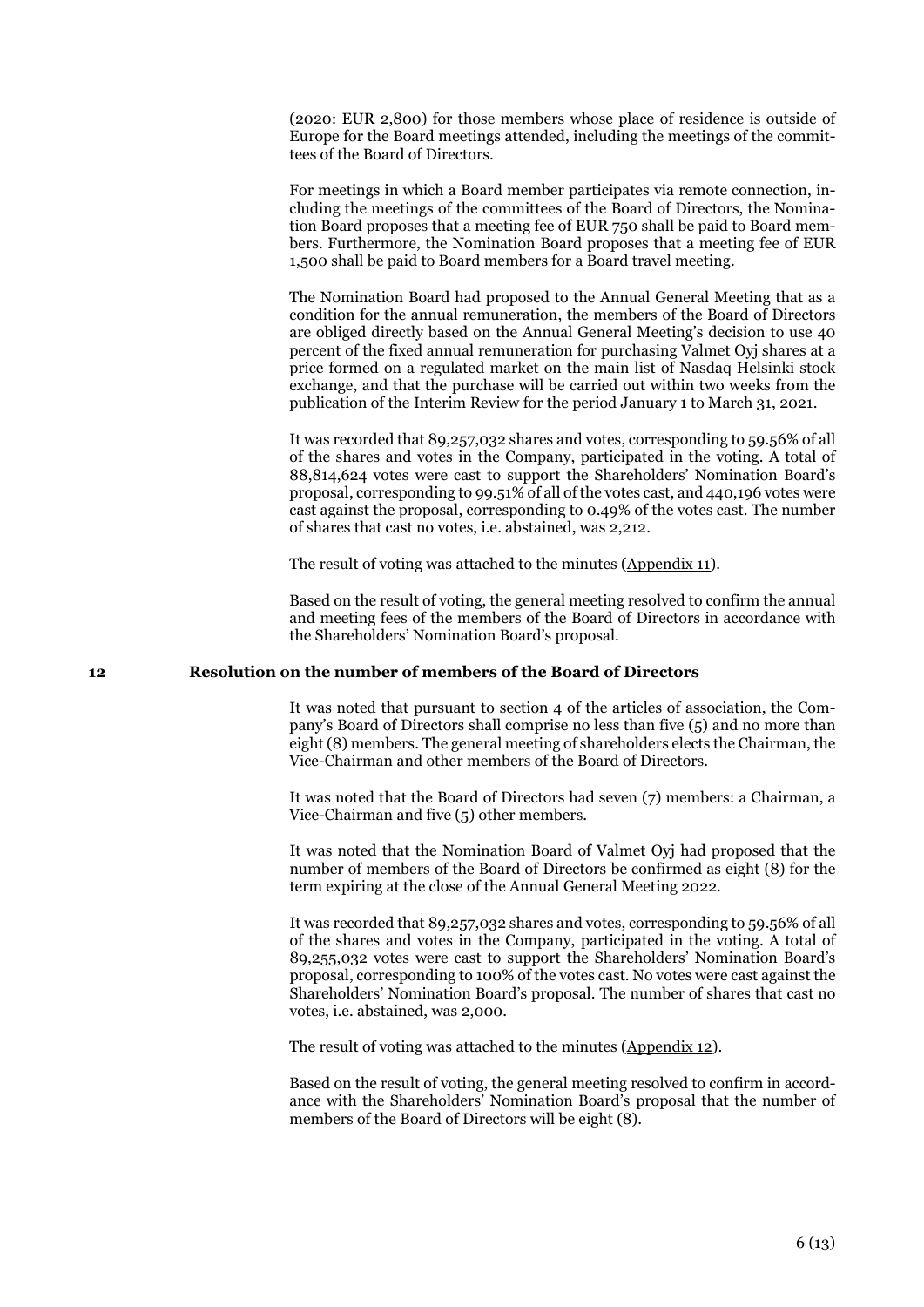### **13 Election of the members of the Board of Directors**

It was noted that, in accordance with the Companies Act and the articles of association of the Company, the Chairman, the Vice-Chairman and the other members of the Board of Directors must be elected by the Annual General Meeting. The meeting had decided to elect eight (8) ordinary members.

It was noted that the current members of the Board of Directors were Chairman Mikael Mäkinen, Vice-Chairman Aaro Cantell as well as other members Pekka Kemppainen, Monika Maurer, Eriikka Söderström, Tarja Tyni and Rogério Ziviani.

The following proposal for the election of the members of the Board of Directors was noted:

> *'Valmet Oyj's Nomination Board proposes to the Annual General Meeting that:*

- *Aaro Cantell, Pekka Kemppainen, Monika Maurer, Mikael Mäkinen, Eriikka Söderström, Tarja Tyni and Rogério Ziviani are re-elected as Board members,*
- *Per Lindberg is elected as a new Board member, and*
- *Mikael Mäkinen is re-elected as the Chairman of the Board and Aaro Cantell re-elected as the Vice-Chairman of the Board.*

*Personal information and positions of trust of the proposed individuals are available on the Company's website (www.valmet.com). All candidates have given their consent to the appointments.'*

It was recorded that 89,256,997 shares and votes, corresponding to 59.56% of all of the shares and votes in the Company, participated in the voting. A total of 75,783,443 votes were cast to support the Shareholders' Nomination Board's proposal, corresponding to 86.63% of all of the votes cast, and 11,691,882 votes were cast against the proposal, corresponding to 13.37% of the votes cast. The number of shares that cast no votes, i.e. abstained, was 1,781,672.

The result of voting was attached to the minutes (Appendix 13).

Based on the result of voting, the general meeting resolved in accordance with the Shareholders' Nomination Board's proposal that Mikael Mäkinen is elected as the Chairman of the Board, Aaro Cantell elected as the Vice-Chairman of the Board and Pekka Kemppainen, Monika Maurer, Eriikka Söderström, Tarja Tyni, Rogério Ziviani and Per Lindberg are elected as Board members in accordance with the articles of association for a term that expires at the closing of the first Annual General Meeting following the election.

### **14 Resolution on remuneration of the Auditor**

It was noted that the Board of Directors had proposed, based on the proposal of the Audit Committee, that the remuneration to the Auditor be paid in accordance with the Auditor's invoice and the principles approved by the Audit Committee.

It was recorded that 89,256,997 shares and votes, corresponding to 59.56% of all of the shares and votes in the Company, participated in the voting. A total of 88,769,274 votes were cast to support the proposal of the Board of Directors, corresponding to 99.45% of the votes cast, and a total of 487,723 votes were cast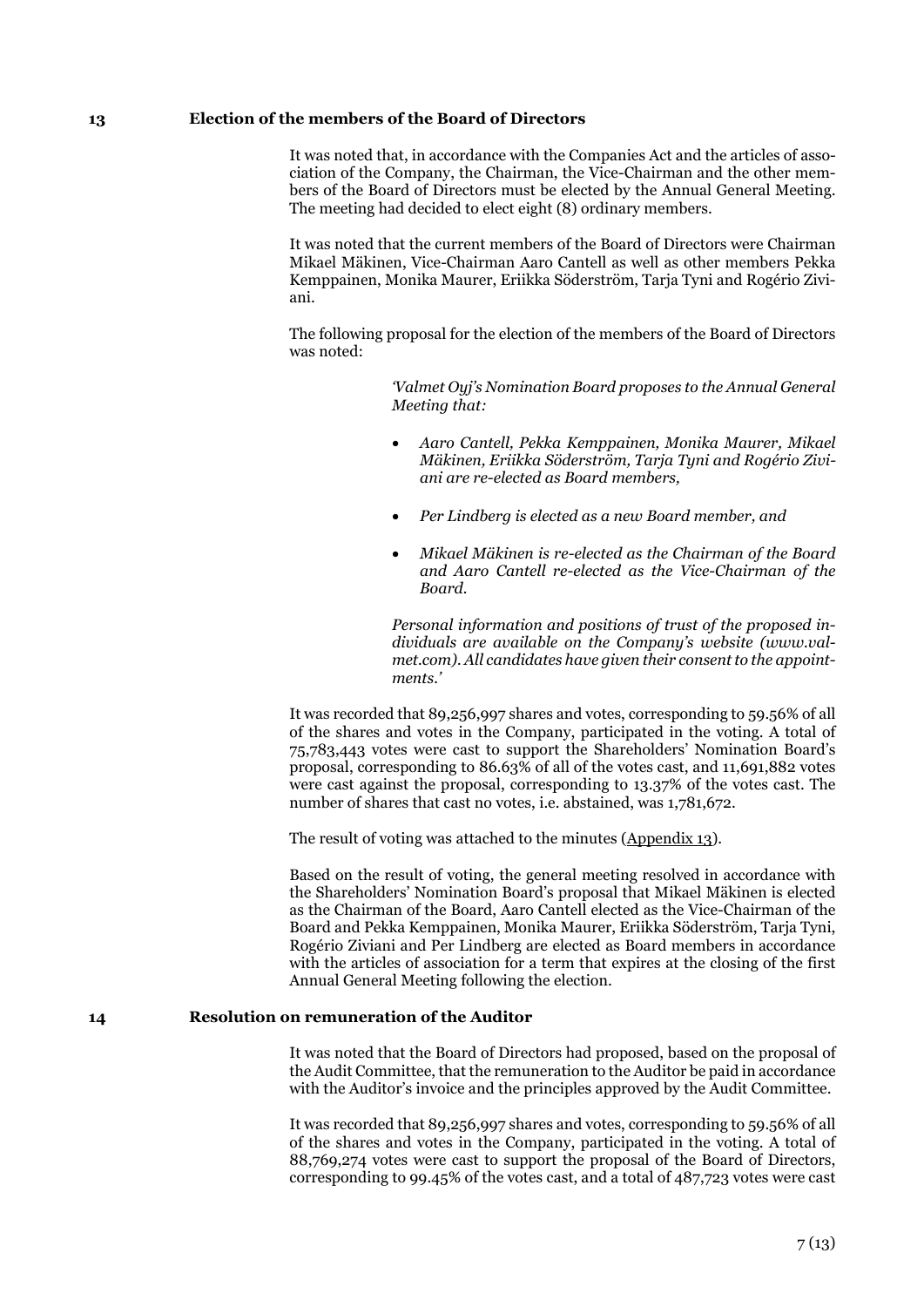against the proposal of the Board of Directors, corresponding to 0.55% of the votes cast. The number of shares that cast no votes, i.e. abstained, was 0.

The result of voting was attached to the minutes (Appendix 14).

Based on the result of voting, the general meeting resolved, in accordance with the proposal of the Board of Directors, that the remuneration to the Auditor will be paid in accordance with the Auditor's invoice and the principles approved by the Audit Committee.

# **15 Election of the Auditor**

It was noted that in accordance with section 7 of the articles of association, the term of office of the Auditor expires at the closing of this Annual General Meeting. According to the articles of association, the Company must have one (1) auditor, which must be an audit firm approved by the Finland Chamber of Commerce.

It was noted that audit firm PricewaterhouseCoopers Oy with Mr Pasi Karppinen, APA, as the responsible auditor, had served as the Company's Auditor.

It was noted that the Board of Directors had proposed to the general meeting, based on the proposal of the Audit Committee, that audit firm Pricewaterhouse-Coopers Oy be re-elected Auditor of the Company. PricewaterhouseCoopers Oy had stated that Mr Pasi Karppinen, APA, would act as the responsible auditor.

It was recorded that 89,256,832 shares and votes, corresponding to 59.56% of all of the shares and votes in the Company, participated in the voting. A total of 88,664,209 votes were cast to support the proposal of the Board of Directors, corresponding to 99.45% of the votes cast, and a total of 492,623 votes were cast against the proposal of the Board of Directors, corresponding to 0.55% of the votes cast. The number of shares that cast no votes, i.e. abstained, was 100,000.

The result of voting was attached to the minutes (Appendix 15).

Based on the result of voting, the general meeting resolved, in accordance with the proposal of the Board of Directors, to elect audit firm PricewaterhouseCoopers Oy as Auditor of the Company for a term in accordance with the articles of association that will expire at the closing of the next Annual General Meeting. It was recorded that audit firm PricewaterhouseCoopers Oy had stated that Mr Pasi Karppinen, APA, would act as the responsible auditor and he had given his consent for this position.

### **16 Authorising the Board of Directors to decide on the repurchase of the Company's own shares**

It was noted that the Board of Directors had proposed that the Board of Directors be authorised to decide on the repurchase of the Company's own shares as follows:

> *'The Board of Directors proposes to the Annual General Meeting that the Annual General Meeting authorise the Board of Directors to decide on the repurchase of the Company's own shares in one or several tranches. The maximum number of shares to be repurchased shall be 5,000,000 shares, which corresponds to approximately 3.3 percent of all the shares in the Company. Based on the authorisation, the Company's own shares may be repurchased otherwise than in proportion to the shareholdings of the shareholders (directed repurchase). The Company's own shares may be repurchased using the unrestricted equity of the*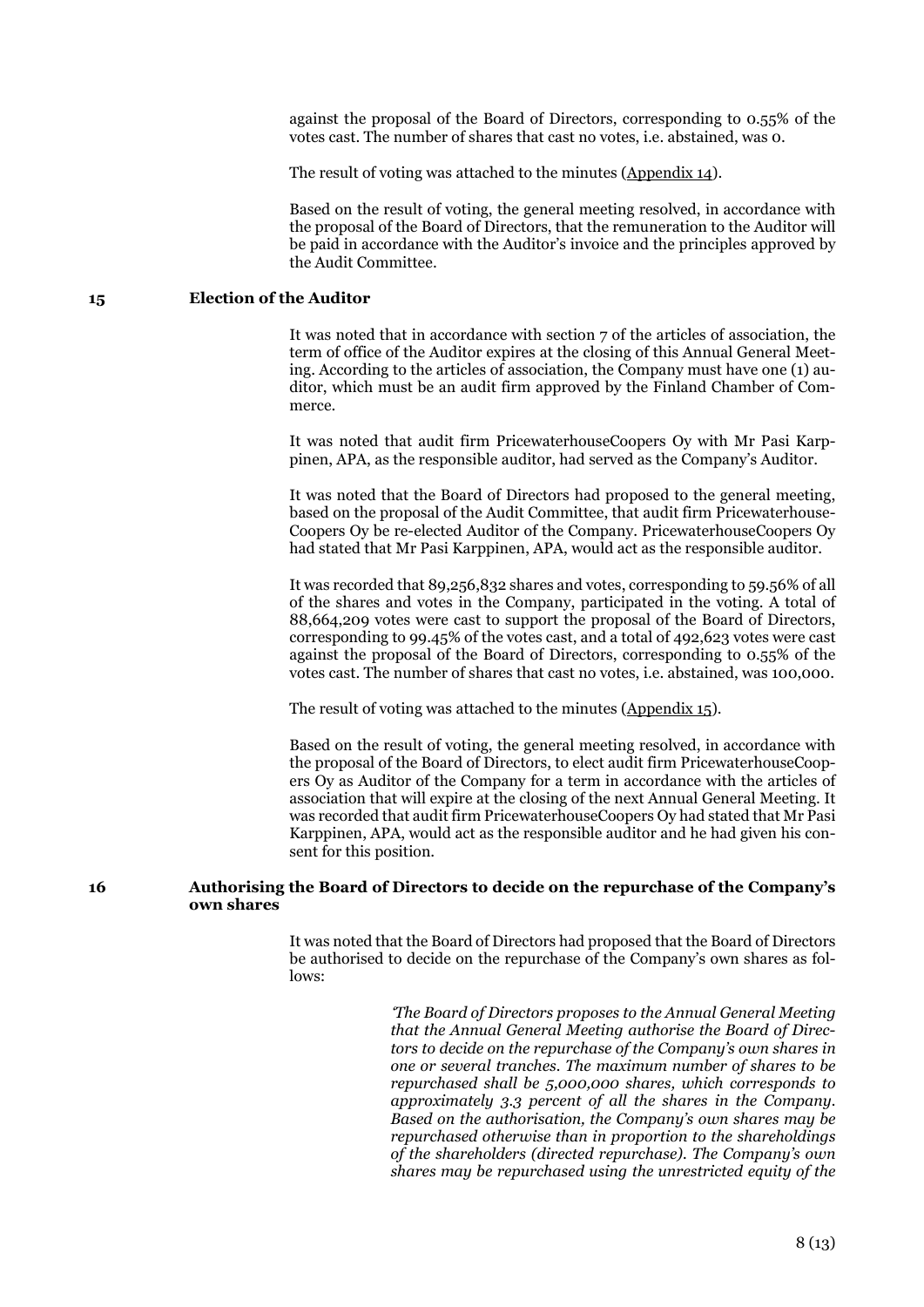*Company at a price formed on a regulated market on the stock exchange main list maintained by Nasdaq Helsinki Ltd on the date of the repurchase.*

*The Company's own shares may be repurchased for reasons of developing the Company's capital structure, financing or carrying out acquisitions, investments or other business transactions, or for the shares to be used in an incentive scheme, however so that a maximum of 500,000 shares may be repurchased to be used in an incentive scheme, which corresponds to approximately 0.3 percent of all the shares in the Company.*

*The Board of Directors decides on all other terms related to the repurchasing of the Company's own shares.*

*The authorisation shall remain in force until the close of the next Annual General Meeting, and it cancels the authorisation granted in the Annual General Meeting of June 16, 2020 related to the repurchasing of the Company's own shares.'*

It was noted that in accordance with chapter 5, section 27 of the Companies Act, a resolution under this agenda item requires a qualified majority of two-thirds of the votes cast and shares represented at the meeting.

It was further noted that based on the authorisation granted by the Annual General Meeting of June 16, 2020, a total of 100,000 own shares had been repurchased.

It was recorded that 89,257,032 shares and votes, corresponding to 59.56% of all of the shares and votes in the Company, participated in the voting. The Board of Directors' proposal was supported by 87,849,654 votes and shares, corresponding to 98.86% of all of the votes cast and 98.42% of the shares represented under this agenda item. The Board of Directors' proposal was opposed by 1,011,571 votes and shares, corresponding to 1.14% of all of the votes cast and 1.13% of the shares represented under this agenda item. The number of shares that cast no votes, i.e. abstained, was 395,807.

The result of voting was attached to the minutes (Appendix 16).

Based on the result of voting, the general meeting resolved to authorise the Board of Directors to decide on the repurchase of own shares in accordance with the proposal of the Board of Directors.

### **17 Authorising the Board of Directors to decide on the issuance of shares as well as the issuance of special rights entitling to shares**

It was noted that the Board of Directors had proposed that the Board of Directors be authorised to decide on the issuance of shares and the issuance of special rights entitling to shares as follows:

> *'The Board of Directors proposes to the Annual General Meeting that the Annual General Meeting authorise the Board of Directors to decide on the issuance of shares as well as the issuance of special rights entitling to shares pursuant to Chapter 10(1) of the Finnish Limited Liability Companies Act in one or several tranches. The issuance of shares may be carried out by offering new shares or by transferring treasury shares held by Valmet Oyj. Based on this authorisation, the Board of Directors may also decide on a directed share issue in deviation from the shareholders' pre-emptive rights and on the granting of special rights*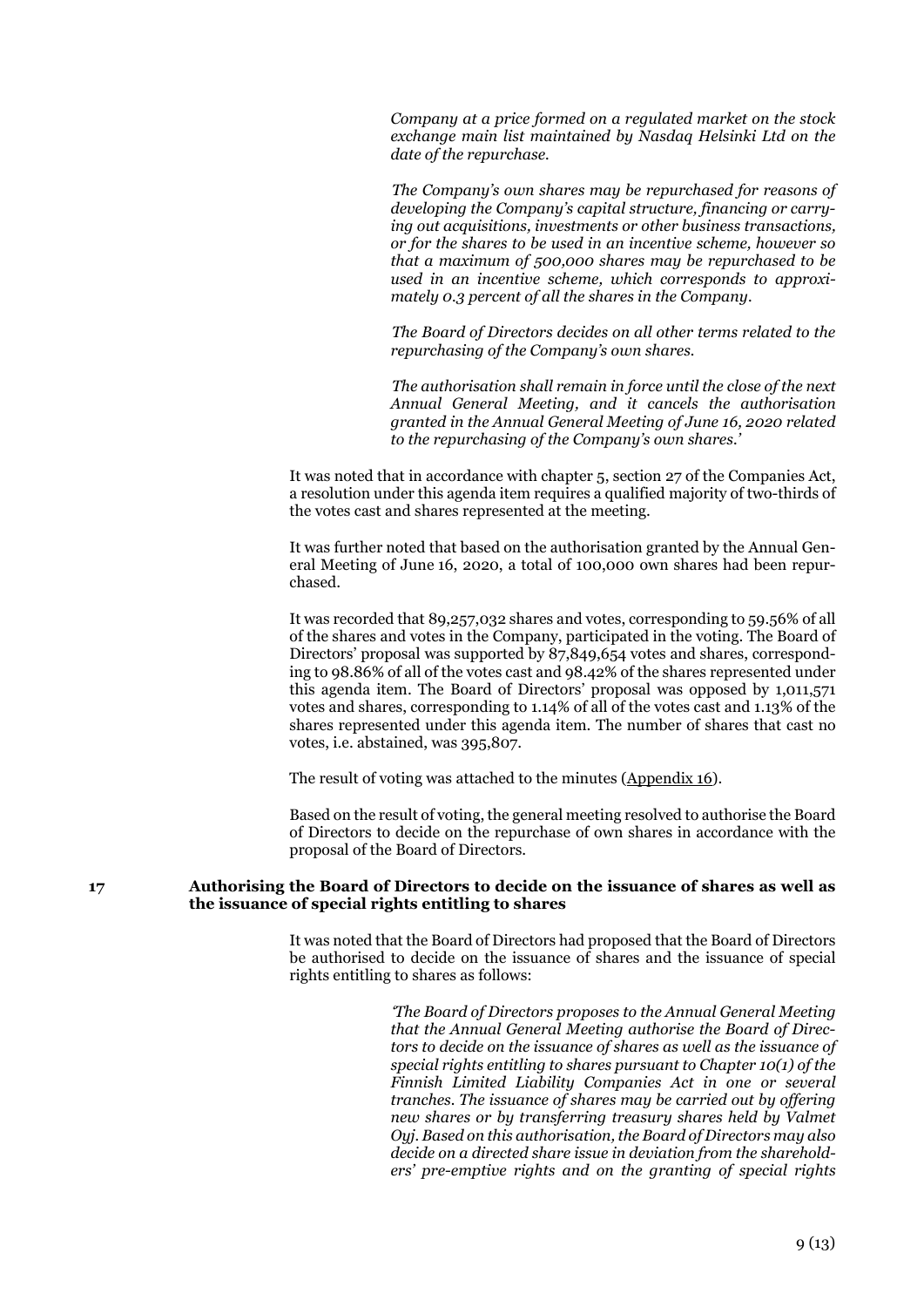*subject to the conditions mentioned in the Finnish Limited Liability Companies Act.*

*Based on this authorisation, a maximum number of 15,000,000 shares may be issued, which corresponds to approximately 10.0 percent of all the shares in Valmet Oyj.*

*The new shares and treasury shares may be issued for consideration or without consideration.*

*The Board of Directors may decide on all other terms of the issuance of shares and special rights entitling to shares pursuant to Chapter 10(1) of the Finnish Limited Liability Companies Act. The Board of Directors may use this authorisation, for example, for reasons of developing the Company's capital structure, in financing or carrying out acquisitions, investments or other business transactions, or for the shares to be used in incentive schemes, however so that the Board of Directors may issue a maximum of 500,000 shares to be used in incentive schemes, which corresponds to approximately 0.3 percent of all the shares in the Company.*

*The authorisation shall remain in force until the close of the next Annual General Meeting, and it cancels the authorisation granted in the Annual General Meeting of June 16, 2020 to decide on the issuance of shares as well as the issuance of special rights entitling to shares.'*

It was noted that in accordance with chapter 5, section 27 of the Companies Act, a resolution under this agenda item requires a qualified majority of two-thirds of the votes cast and shares represented at the meeting.

It was noted that based on the authorisation granted in the Annual General Meeting on June 16, 2020, the Board of Directors had issued a total of 82,375 treasury shares as a part of the Company's long-term share-based incentive scheme.

It was recorded that 89,231,891 shares and votes, corresponding to 59.54% of all of the shares and votes in the Company, participated in the voting. The Board of Directors' proposal was supported by 87,911,858 votes and shares, corresponding to 98.68% of all of the votes cast and 98.52% of the shares represented under this agenda item. The Board of Directors' proposal was opposed by 1,172,538 votes and shares, corresponding to 1.32% of all of the votes cast and 1.31% of the shares represented under this agenda item. The number of shares that cast no votes, i.e. abstained, was 147,495.

The result of voting was attached to the minutes (Appendix 17).

Based on the result of voting, the general meeting resolved to authorise the Board of Directors to decide on the issuance of shares and the issuance of special rights entitling to shares in accordance with the Board of Director's proposal.

### **18 Closing of the meeting**

The chairperson noted that the matters listed in the notice convening the meeting had been discussed.

The chairperson noted that the minutes of the meeting will be available to the shareholders on the Company's website at the latest within two weeks from the general meeting, i.e. April 6, 2021.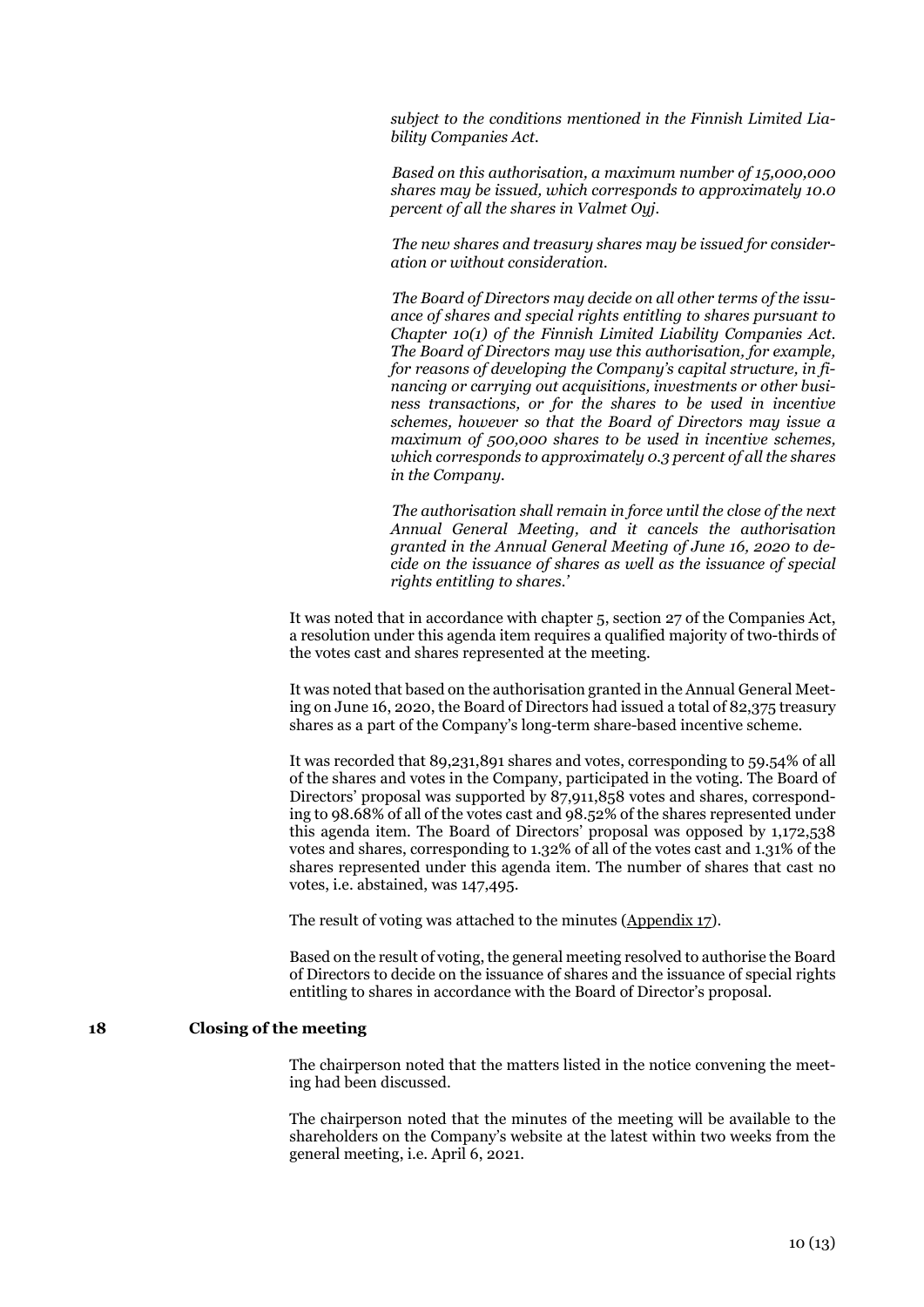The chairperson thanked all participants of the meeting and announced the meeting closed at 2:03 p.m.

[*Signature page to follow*]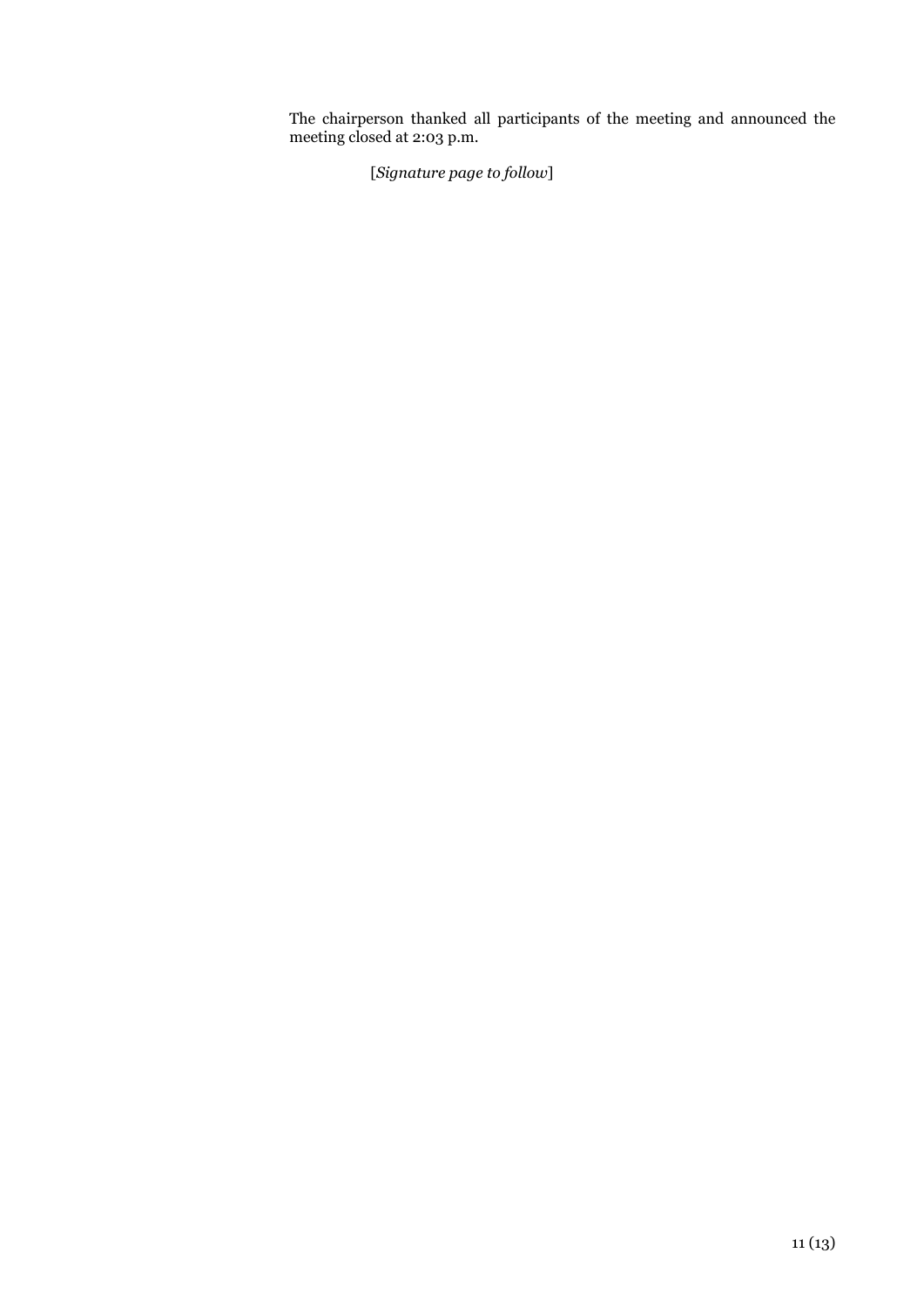In fidem

\_\_\_\_\_\_\_\_\_\_\_\_\_\_\_\_\_\_\_\_\_ Pekka Jaatinen Chairperson

The minutes have been scrutinised and approved by:

\_\_\_\_\_\_\_\_\_\_\_\_\_\_\_\_\_\_\_\_\_\_ Rasmus Oksala General Counsel